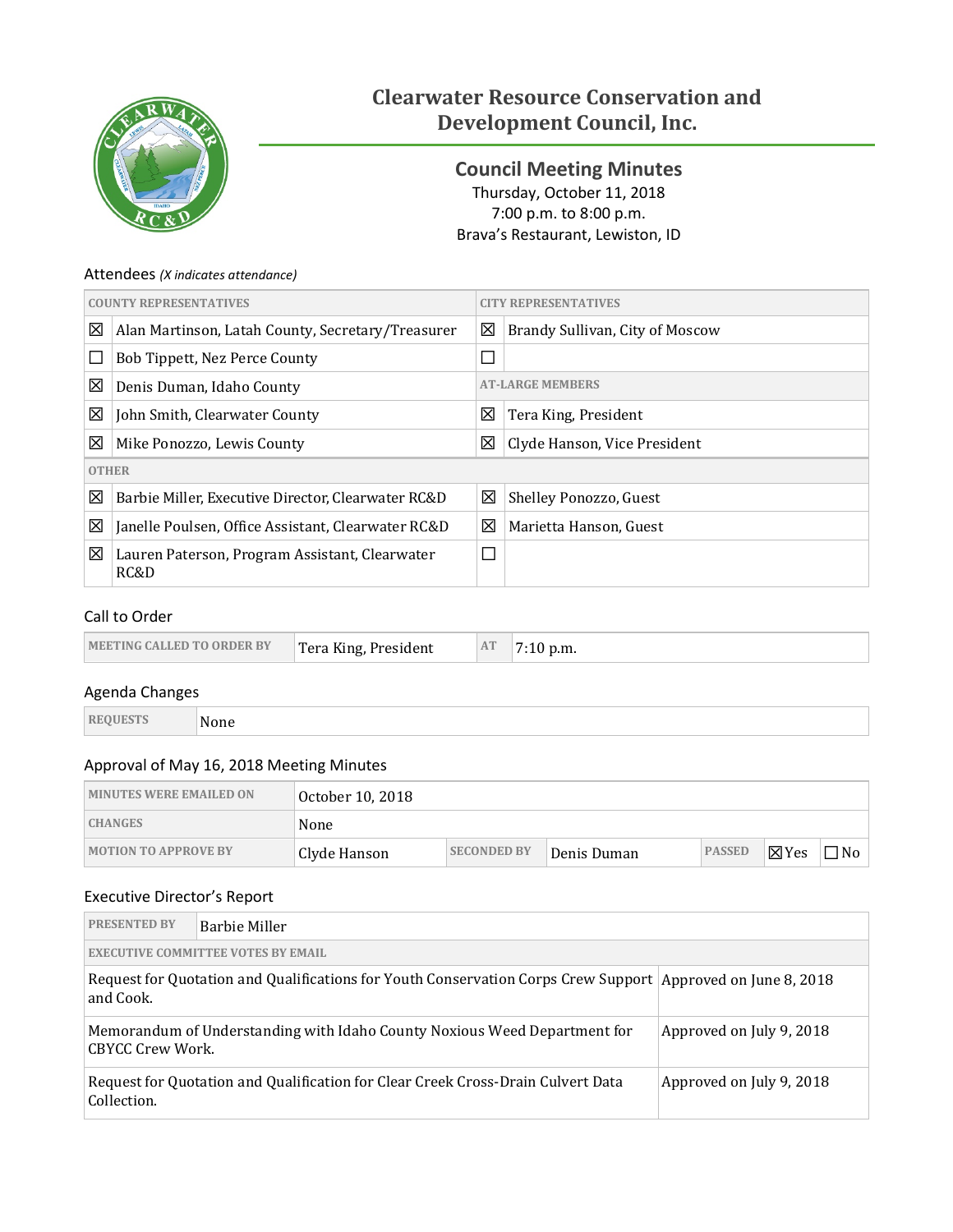| New CBYCC 18-PA-043 Forest Service agreement to add \$183,000 in funding.                                                      | Approved on July 17, 2018   |
|--------------------------------------------------------------------------------------------------------------------------------|-----------------------------|
| New US Forest Service Stewardship Agreement 18-SA-034 for \$17,000 for Palouse<br>CWMA funding.                                | Approved on August 15, 2018 |
| New Forest Service Participating Agreement 18-PA-046 for \$71,500 in funding for<br>Recreational Interpretive Program Support. | Approved on August 15, 2018 |
| USDA Rural Business Development Grant for \$13,233 for Two Degrees NW Artisan<br>Trail Guide.                                  | Approved on August 16, 2018 |

**PROJECT UPDATES**

- The Council approved the Request for Quotation and Qualifications for the Youth Conservation Corps crew support and cook on July 9, 2018 but the position was not filled. The crew leader performed all of the requested work.
- Nathaniel Davis was awarded the funding for the Cross-Drain Culvert Data Collection CBC's CFLRP project, and he has completed all of the work.
- After the approval for the addition of \$183,000 of funds from the Forest Service for future funding for the Clearwater Basin Youth Conservation Corps, there was a modification for additional funds to extend employment for one Pierce crew member. He has completed his term on the Pierce Trail Crew.
- There was approval for funding for the Recreational Interpretive Program Support project, but the Council will soon be asked for a Council member to help manage this program. This funding is to assist with the Gem Trail and additional recreation work related to Historic National Trails.
- The Council approved a USDA Rural Business Development grant to help fund the Two Degrees Northwest Trail Guide and they are currently working on an updated version of the trail guide. The project leads are hoping to create a mobile application version of this.
- CBC Region 13-CS-031 agreement update
	- Barbie provided the Council with an update on the Region Cost Share Agreement. This has been an ongoing collaboration to gain reimbursement for expenses paid under this agreement. She has worked closely with the Regional office reduce the deficit of unallowable expenses from \$23,674 down to \$10,083. All approved expenses have been reimbursed. The Clearwater Basin Collaborative stated they will raise funds to reimburse the Council for the remaining balance.
	- Moving forward, Barbie, Tera, and Alan will be meeting with the Forest Service offices on November 30, 2018, to review all of the Council's Forest Service agreements. They will be collaborating to talk about consistency, look at financial plans, and rewrite agreements as needed.

**GENERAL UPDATES**

• Barbie suggested the Council take some time to work together for "reinvention." The Council needs to unite and come up with a plan to help bring in more projects and revenue to continue support for Council operations.

| <b>PRESENTED BY</b> | Lauren Paterson & Tera King                                                                                                                                                       |
|---------------------|-----------------------------------------------------------------------------------------------------------------------------------------------------------------------------------|
| <b>DISCUSSION</b>   | Lauren's time as a paid employee will be coming to an end on October 15, 2018. From there, she will<br>be considered for media projects, and she will be paid on a project basis. |
|                     | She wrapped up her time by updating the Council on the projects she has worked on throughout the<br>last few months:                                                              |
|                     | Adding media contacts to the Council's database.                                                                                                                                  |
|                     | Continuous updates to the Council's social media websites.<br>$\bullet$                                                                                                           |

#### Outreach Report and Discussion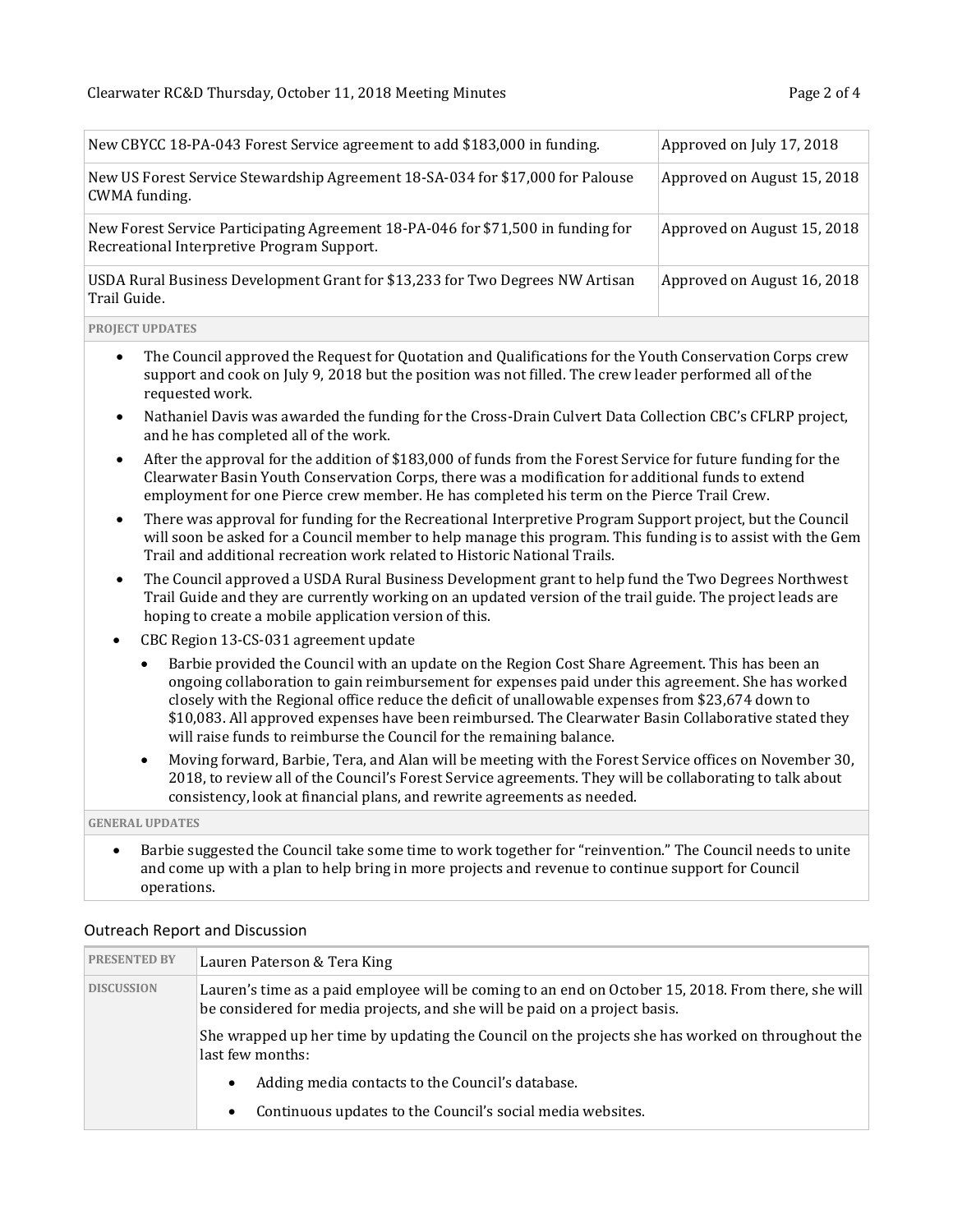| Attended County Commissioner meetings to assist in outreach.                                                                                                        |
|---------------------------------------------------------------------------------------------------------------------------------------------------------------------|
| Press releases to highlight three of our recent projects: Clearwater Basin Youth<br>Conservation, Two Degrees Northwest, and Hells Canyon Recreation Collaborative. |
| Created a CBYCC Instagram.                                                                                                                                          |
| CBYCC documentary.                                                                                                                                                  |

# Treasurer's Report

| <b>PRESENTED BY</b> | Alan Martinson                                                                                                                                                                                                    |
|---------------------|-------------------------------------------------------------------------------------------------------------------------------------------------------------------------------------------------------------------|
| <b>DISCUSSION</b>   | Alan Martinson presented the Treasurer's Report and the Transaction Report by Class, as of<br>September 30, 2018. Alan described the details of the Report, including any discrepancies and<br>negative balances. |

# FY 2019 Council Ops Budget

| <b>PRESENTED BY</b>                                                                                                                                                       | Alan Martinson                                                                                                                                                                                                                                                                                     |              |                    |             |               |               |     |
|---------------------------------------------------------------------------------------------------------------------------------------------------------------------------|----------------------------------------------------------------------------------------------------------------------------------------------------------------------------------------------------------------------------------------------------------------------------------------------------|--------------|--------------------|-------------|---------------|---------------|-----|
| <b>DISCUSSION</b>                                                                                                                                                         | Barbie Miller, with review and input from Alan Martinson and Tera King, prepared a bare bones<br>budget based on FY 2018 actual expenditures. Due to the uncertainty of Forest Service funding and<br>CBC projects, Barbie recommends that the Council review the budget again in a couple months. |              |                    |             |               |               |     |
| <b>CONCLUSION</b><br>In addition to the proposed FY 2019 budget, the Council voted to increase the Awards budget line to<br>include an additional \$150 for staff awards. |                                                                                                                                                                                                                                                                                                    |              |                    |             |               |               |     |
| <b>MOTION TO APPROVE BY</b>                                                                                                                                               |                                                                                                                                                                                                                                                                                                    | Clyde Hanson | <b>SECONDED BY</b> | Denis Duman | <b>PASSED</b> | $\nabla Y$ es | ∃No |

# Sponsor Membership

| <b>PRESENTED BY</b> | Tera King                                                                                                         |                                                                |  |  |
|---------------------|-------------------------------------------------------------------------------------------------------------------|----------------------------------------------------------------|--|--|
| <b>DISCUSSION</b>   | Tera stated all the Council's sponsors and gave her appreciation. The list of FY 2018 sponsors are as<br>follows: |                                                                |  |  |
|                     | Cities                                                                                                            | Counties                                                       |  |  |
|                     | Cottonwood                                                                                                        | Clearwater                                                     |  |  |
|                     | Craigmont                                                                                                         | Idaho                                                          |  |  |
|                     | Culdesac                                                                                                          | Latah                                                          |  |  |
|                     | Elk River                                                                                                         | Lewis                                                          |  |  |
|                     | Kooskia                                                                                                           | Nezperce                                                       |  |  |
|                     | Lapwai                                                                                                            | <b>Other</b>                                                   |  |  |
|                     | Lewiston                                                                                                          | <b>Clearwater County Economic Development Association</b><br>٠ |  |  |
|                     | Moscow                                                                                                            | <b>Clearwater Economic Development Association</b><br>٠        |  |  |
|                     | Nezperce                                                                                                          | Idaho Soil & Water Conservation District                       |  |  |
|                     | Peck                                                                                                              | Ida-Lew Economic Development Council<br>$\bullet$              |  |  |
|                     | Pierce                                                                                                            | Latah Soil & Water Conservation District                       |  |  |
|                     | Potlatch                                                                                                          | Lewis Soil & Water Conservation District                       |  |  |
|                     | Troy                                                                                                              | Nez Perce Soil & Water Conservation District                   |  |  |